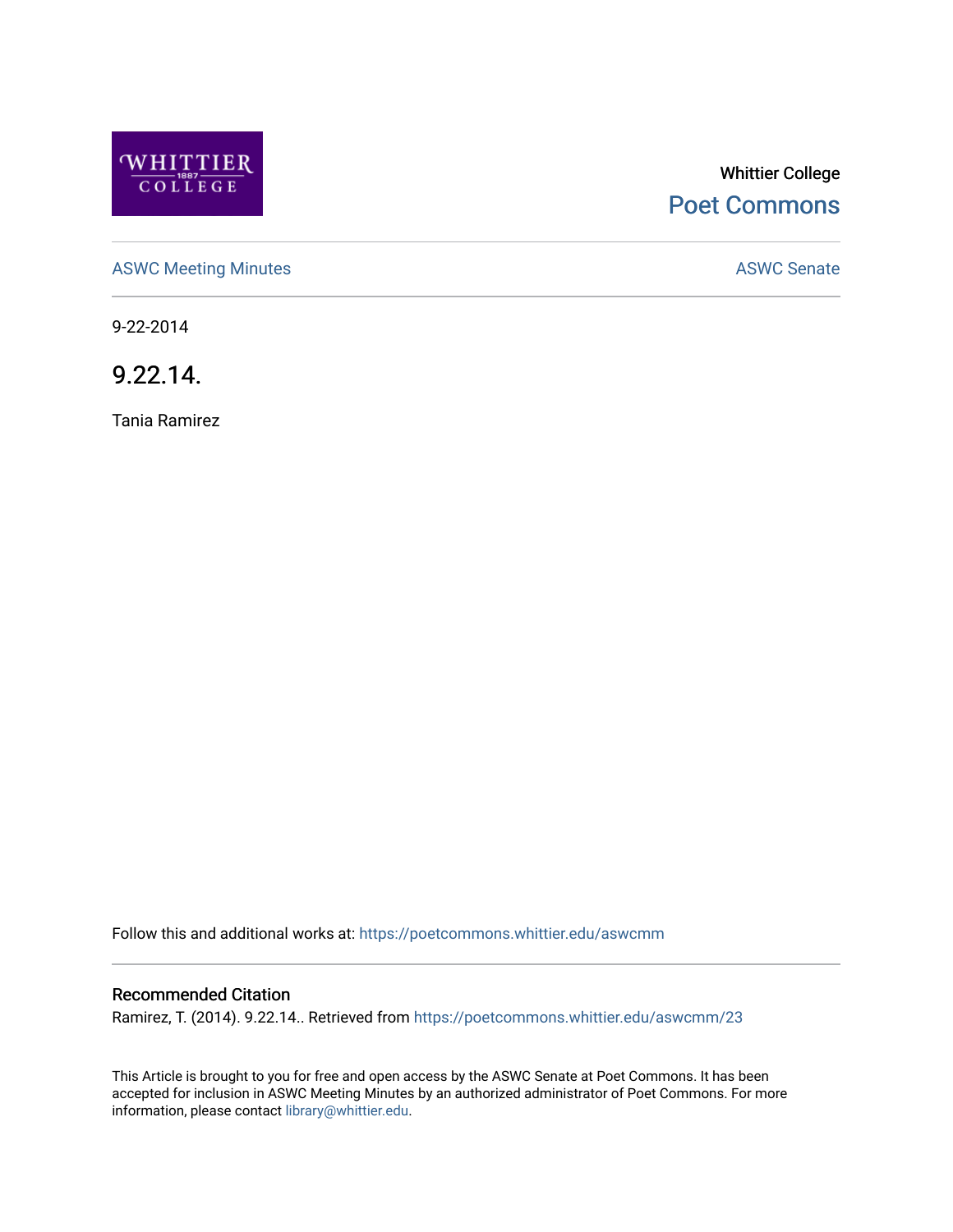

### **Meeting Minutes for September 22, 2014**

### **I. Meeting is called to order at 7:01 pm**

- a. Moment of Silence observed for our Quaker Traditions and International Day of Peace.
- b. Inspirational Quote
	- a. "Peace is not merely a distant goal that we seek but a means by which we arrive at that goal." –Martin Luther King Jr.
	- b. Read by Senator Romero

### **II. Mission Statement**

- a. The ASWC Senate, as the governing body of the Associated Students of Whittier College, is dedicated to the betterment of the college as an institution and as a member of the broader community. The Senate shall assist on-campus clubs and organizations in creating, promoting and implementing dynamic programs and events that involve students and add value to their educational experience. This body will act as an open forum for students to voice their opinions and desires, always keeping the best interests of the ASWC in mind. In all of its actions, the Senate will serve the students first with integrity, dedication, responsibility and humility.
- b. Read by Senator Perez

# **III. Roll Call- Secretary Ramirez**

- **a. Present:** President Esquer, Vice President Duarte, Treasurer Carlson, Program Board Director Allman, Director Rashid, , Senator Vargas, Senator Santacruz, Senator Reyes, Senator Atoyan, Senator Guzman, Senator Butler, Senator Parada, Senator Romero, Senator Perez, Senator Kenny, Senator Murillo, Senator Lendvai, Senator Duong, Senator Meuwissen, Senator Smith, Senator Jones, Senator Hoversten
- **b. Absent excused:**
- **c. Unexcused:**

# **IV. Minutes Amendment/Approval**

- a. Motion to Approve Minutes from September 15<sup>th</sup> Senator Meuwissen
	- a. All Minutes will be posted on Org-Sync, under "ASWC Files"
- **V. President's Message- President Esquer**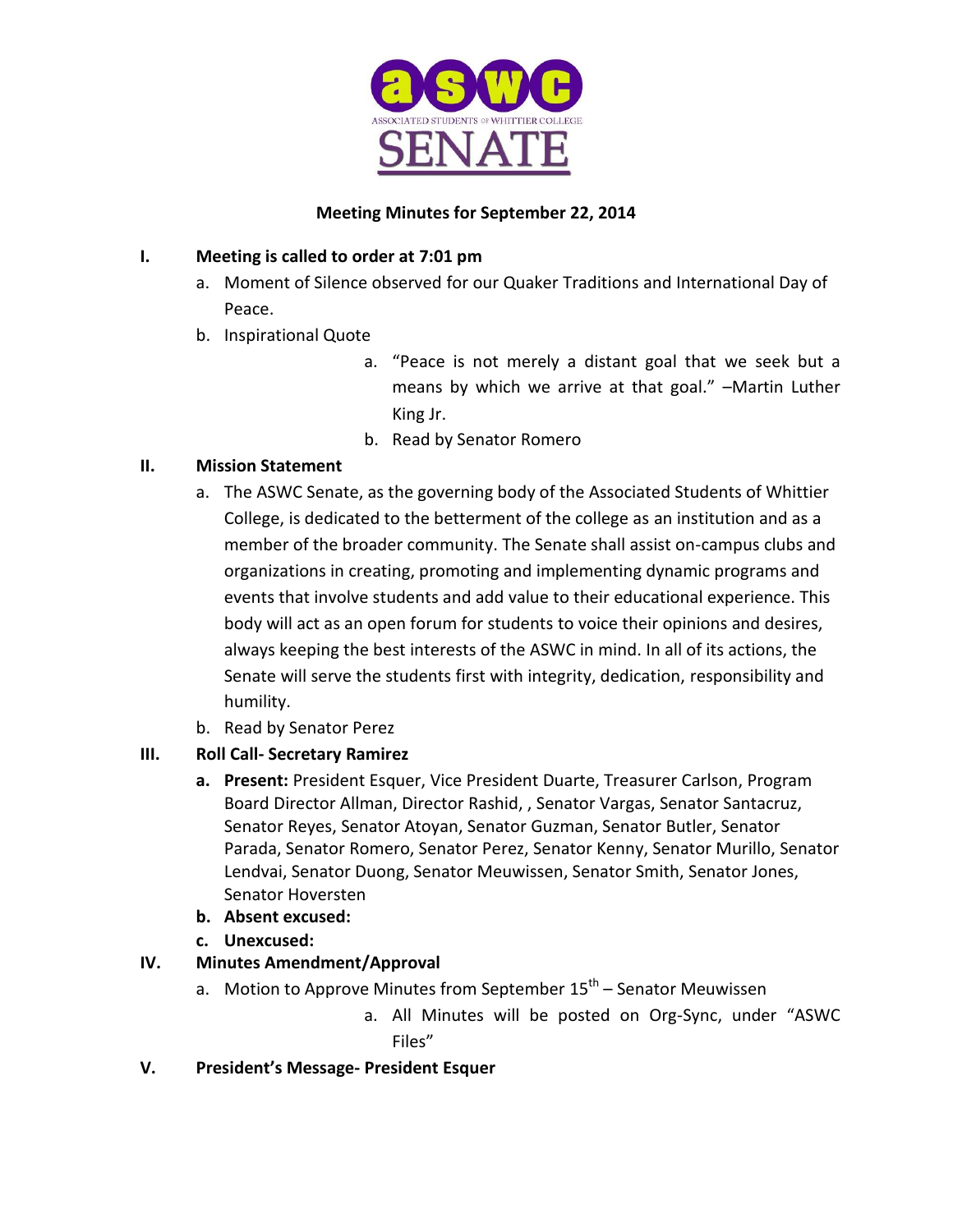- a. Student focus group for dean of students Thursday lunch in if interested in joining stay after meet
- b. New gender task

#### **VI. Treasurer's Report- Treasurer Carlson**

| <b>ASWC ACCOUNTS</b>             |                     |
|----------------------------------|---------------------|
|                                  |                     |
| <b>Executive Budget Balance:</b> | \$10,000.00         |
|                                  | est.                |
| <b>Reserve Account Balance:</b>  | \$26,496.07<br>est. |
|                                  |                     |
| <b>Total Funds Allocated:</b>    | \$25,317.60         |
|                                  |                     |
| <b>TOTAL ASWC FUNDS:</b>         |                     |
| $\bullet$ General Fund:          | \$64,682.40         |
|                                  | est.                |
| <b>Total Requests Pending:</b>   |                     |
| • First Readings Pending:        | \$5,500.00          |
| • Second Readings Pending:       | \$19,440.00         |
|                                  |                     |
| <b>RELATED ACCOUNTS</b>          |                     |
|                                  |                     |
| Program Board Account:           | \$31,000.00         |
|                                  | est.                |
| Media Council Account:           | \$33,285.00         |
|                                  |                     |

### **VII. Constituent Reports**

- **a. (Freshman Class Council President)**
	- A. Representative pending.
- **b. Senator Kenny (Off- Campus Rep)**
	- A. It's an issue that one big parking lot that students use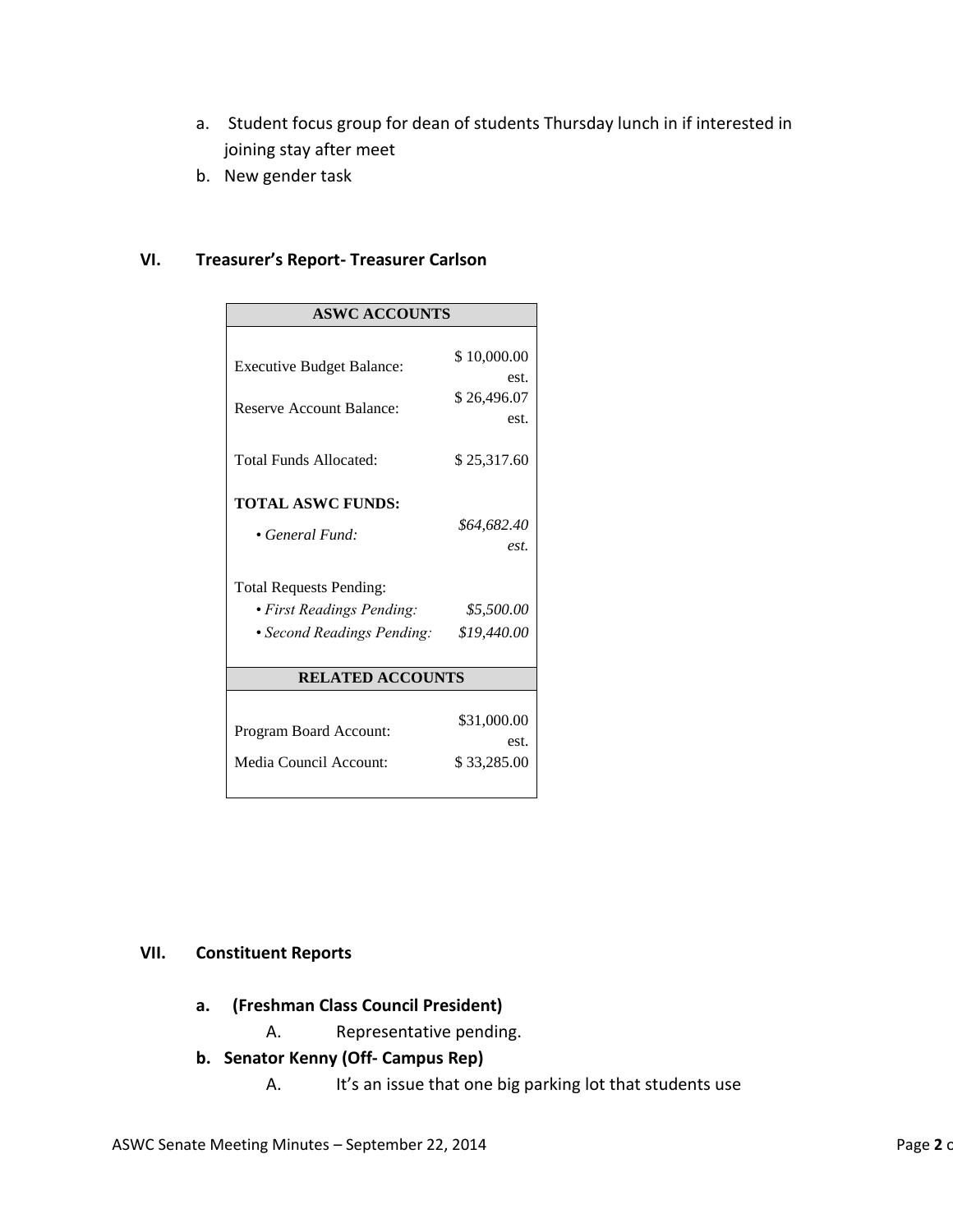- B. Org Sync graphic needed
- **c. Senator Romero (Off-Campus Rep)**

A. 17 commuter lockers available

**d. Senator Perez (Off-Campus Rep)**

A. Students living on campus drive to campus for breakfast, which conflicts with commuters parking there.

### **e. Senator Meuwissen (Student Body Rep)**

A. Working on comment cards.

- **f. Senator Smith (Student Body Rep)**
	- A. Limited parking in Athletic Center

### **g. Senator Hoversten (Student Body Rep)**

- A. Revises comment cards and format and the way we will facilitate it.
- B. Working with New Dean of Students on insight regarding sexual assault.

# **h. Senator Jones (Student Body Rep)**

- A. Students concerned with sprinkler system on campus and the drought
- **i. Senator Murillo (Residence Hall rep)**
	- A. Working on email for all RA to tell about comment boxes
- **j. Senator Duong (Residence Hall rep)**
	- A. Helped Sarah with student feedback
- **k. Senator Lendvai (Residence Hall rep)**
	- A. Nothing new to report.
- **l. SAAC rep**
	- A. Helping Hands Day Saturday September 27th
- **m. Senator Morgan (ICC rep)**

A. Publicize track team more.

- **n. Senator Parada (Social Justice Coalition)**
	- A. Nothing new to report.
- **o. Senator Guzman (Inter-Society council co chair)**
	- A. Nothing new to report

# **p. Senator Butler (Inter-Society council co chair)**

A. StoJo Mixer tomorrow from 7-9pm

### **VIII. Committee Reports**

- a. Administrative- Vice President Duarte
	- a. Deal with governing documents meet Tuesday at 4:30 feel free to join.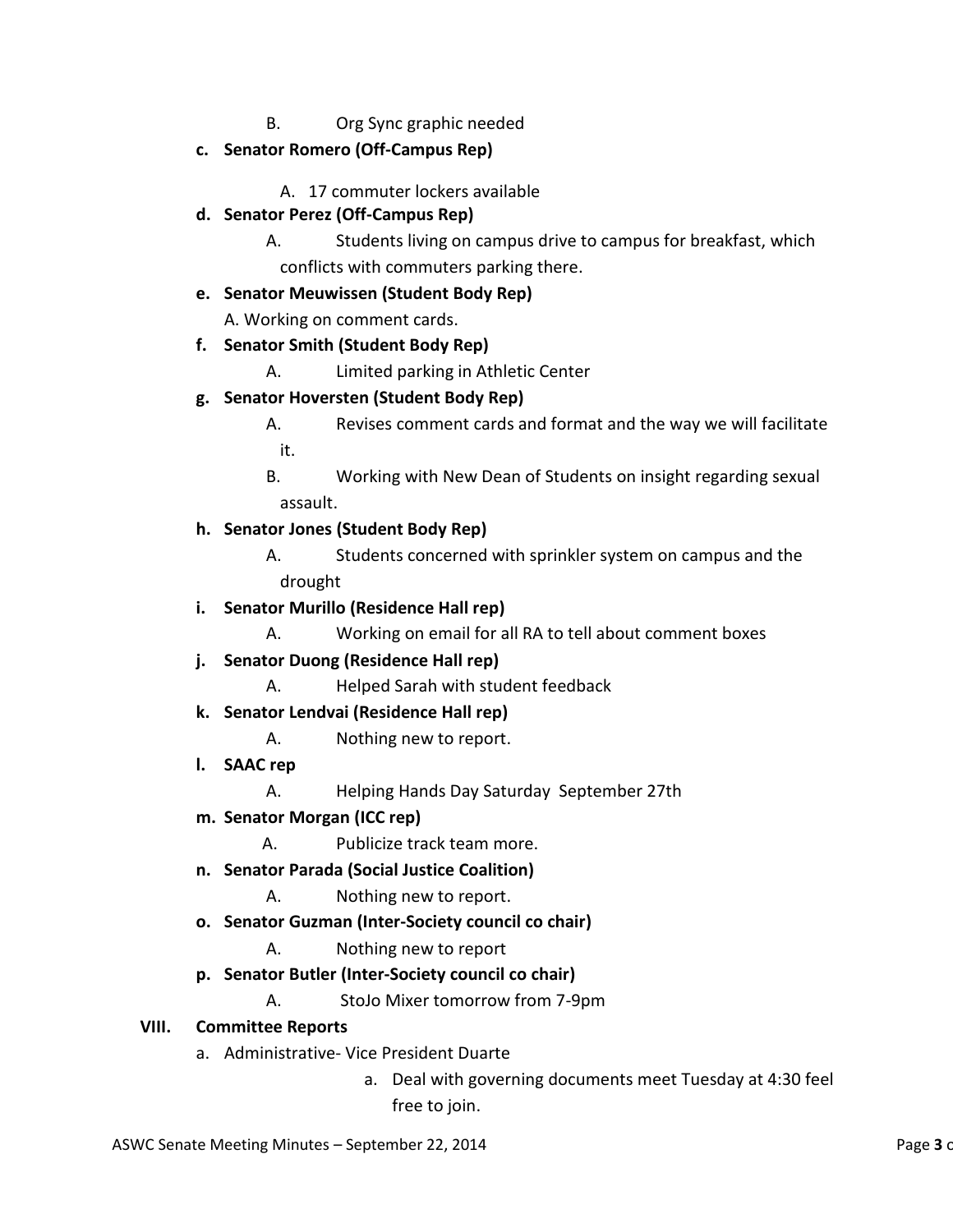- b. Going over Constitution
- b. Budget- Treasurer Carlson
	- a. Meeting was held talked about new changes in the funding
		- code.
- c. Campus Relations- Dir. Rashid
	- a. Remember to wear shirts to be more visible and be recognized as senators
	- b. Campus relations committee deals with publicizing organizations etc.
	- c. Power chargers were a success.
	- d. Talk to ICC, ISC, etc. to fully develop their profile ASAP
	- e. Monthly Senate newsletter
	- f. October  $1<sup>st</sup>$  at 5pm in Campus Courtyard-ASWC Address
- d. Elections- Secretary Ramirez
	- a. Freshman Class Council (FCC) campaigning has begun.
	- b. Elections are Sept.  $24<sup>th</sup>$  Wednesday.
- e. Program Board Program Board Chair Allman
	- a. Welcome week was a great two weeks thank you all.
	- b. Meeting Tuesdays at 5 pm in leap.
	- c. Revamping website.
	- d. Homecoming Court elections will be coming up in a week and a half
	- e. Merging ASWC and Program Board
- f. Advocacy- President Esquer
	- a. Will meet the first Thursday of every month.
	- b. Will also meet with advocacy.
- g. Culinary- Senator Jones
	- a. Thursday at 6 pm committee will meet in the Senate Office.
	- b. Emailing James Style to discuss people's concerns of the Spot
- h. Environmental- Senator Santacruz
	- a. Nothing new to report.
- i. Student Feedback- Senator Meuwissen
	- a. Today we met in the LEAP Office
	- b. Discussed Comment Boxes and went over the template
- j. Commuter Senator Perez
	- a. Meeting at spot on Wednesday.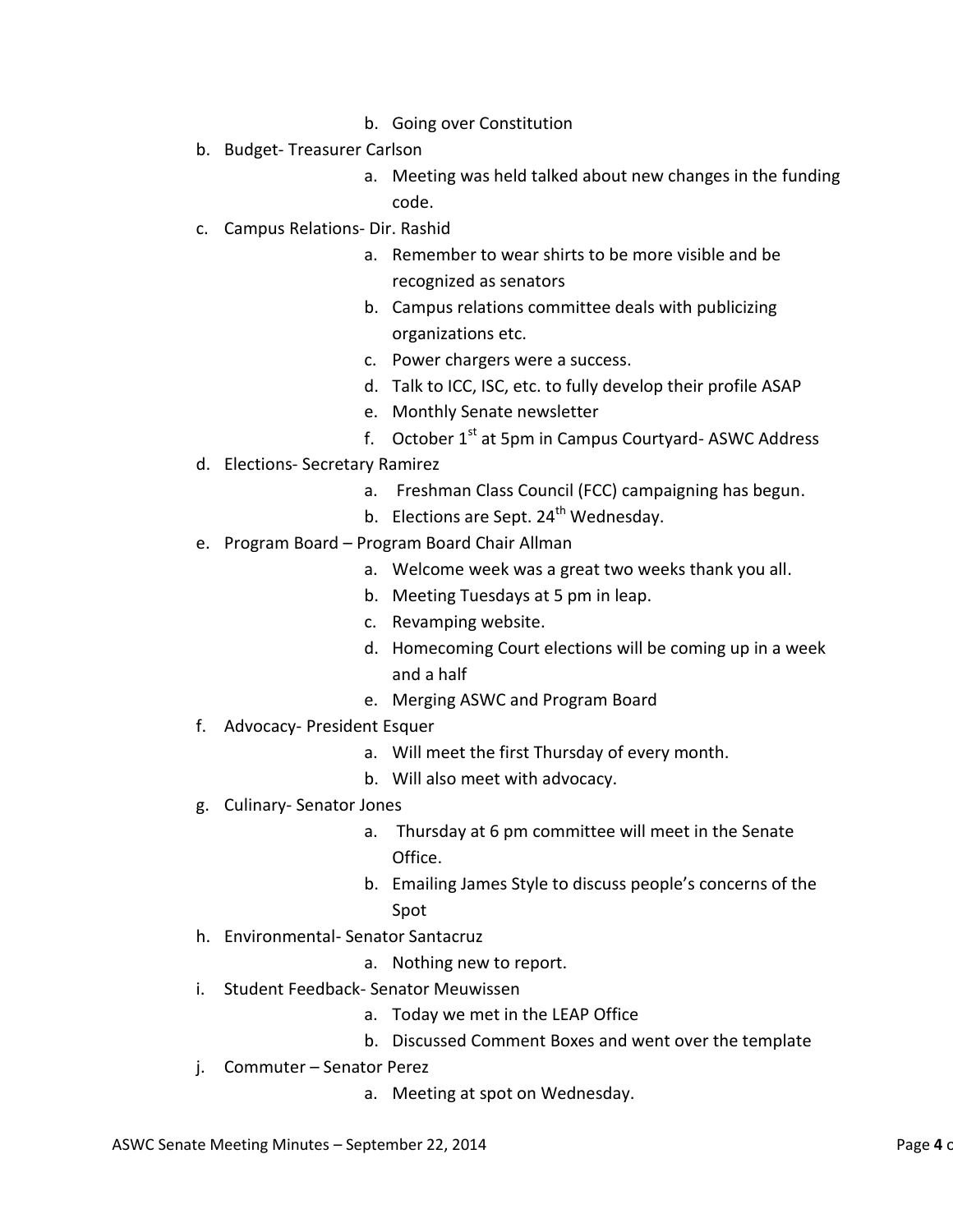- k. Campus Safety President Esquer
	- A. If interested in joining meet after senate meeting.
- IX. **Public Voice -** This is the portion of the meeting for anyone who is not on the table to address any questions, comments, or concerns.
	- a. Elizabeth Shrock- Assistant Dean of Students
		- A. Trying to start a Whittier campaign for sexual violence on campus
			- 1. Who Cares- Social Media handouts, doing one event a month,
				- RAINN Day is coming up, Thursday we will hang the raindrops up
			- 2. Development phases
			- 3. Gender studies- Activist Laura Dunn will be on campus on Sept. 24<sup>th</sup> at 7pm in Villalobos
			- 4. Office located in Dean of Students Office
- B. Trying to start a club on Suicide Prevention
	- 1. On Org Sync must have a constituent body
	- 2. On Friday, September  $26<sup>th</sup>$  at 4pm in Hoover holding an event
	- 3. Chain Reaction
	- 4. You can ask for funds once you are a club  $\odot$
	- 5. Help with advertising
	- 6. This suicide prevention can start here
	- 7. Thank you for coming to Senate!!!

### X. **First Readings**

- A. HIC Reggae Concert Trip Hawaiian Islanders Club
	- 1. Music is such a large part of our culture
	- 2. Held at House of Blues on Anaheim
	- 3. Senator Murillo motioned to fast track this event

# **b. El Baile en Paragonia**

- A. Event held in the Campus Center
- B. Want to educate students to learn how to dance to the music
- C. Senator Perez motions to fast track this event under letter (D.)

# XI. **Daily Calendar Considerations**

### **a. Posada/Brindis Navideno**

A. Funded in the recommended amount of \$3, 570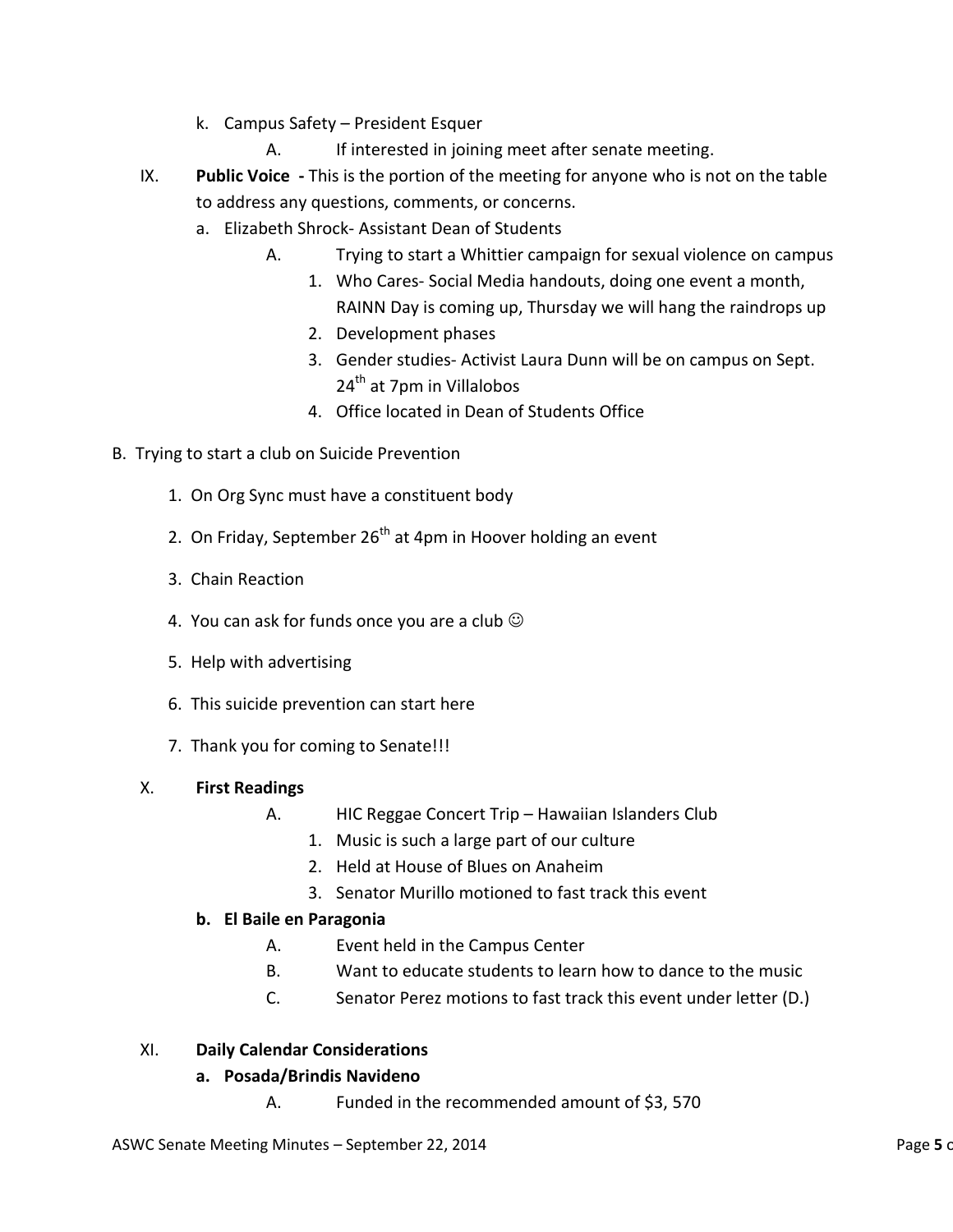#### **b. XXX-mas by the Franklin Society**

- A. Experience labs is helping us find those resources
- B. Hoping to bring an artist to Whittier with a \$5,000 budget needed
- C. Would like to attend Student Feedback meeting to get Student Body's opinion
- D. Using money wisely within the society
- E. What fundraising have you done? The Treasurer for the Franklins is planning a Cali Grill fundraiser
- F. Money doesn't mean event is going to DEFINITELY be successful
- G. Need to make note of whether \$5,000 is going to one or multiple performers
- H. It is possible to collaborate with LEAP to make guests pay to attend event
- I. Consider talent and bigger picture on both sides
- J. Sage can't be used
- K. Want to use student DJs to get student body more active in event
- L. Have you looked at having the event on campus to save money? Yes, but would cost more with lighting, tent, etc.
- M. Want to serve hard alcohol at this event
- N. Bartender off campus will be cheaper than Bon Appetite
- O. If larger event, you can expand guest list
- P. Would attract more students if had a "bigger name" performer
- Q. Motion to table this event for next week- Senator Butler
- c. HIC Reggae Concert Trip
	- 1. Last year had 30 tickets claimed on the first day
	- 2. Motion to fund this event in the requested amount of \$1, 500
	- 3. Event funded for \$1, 500
- d. El Baile en Paragonia
	- 1. Point of information there were 128 people at the event this year
	- 2. Motion to fund this event in the recommended amount of \$3, 325

#### XII. **Miscellaneous Business**